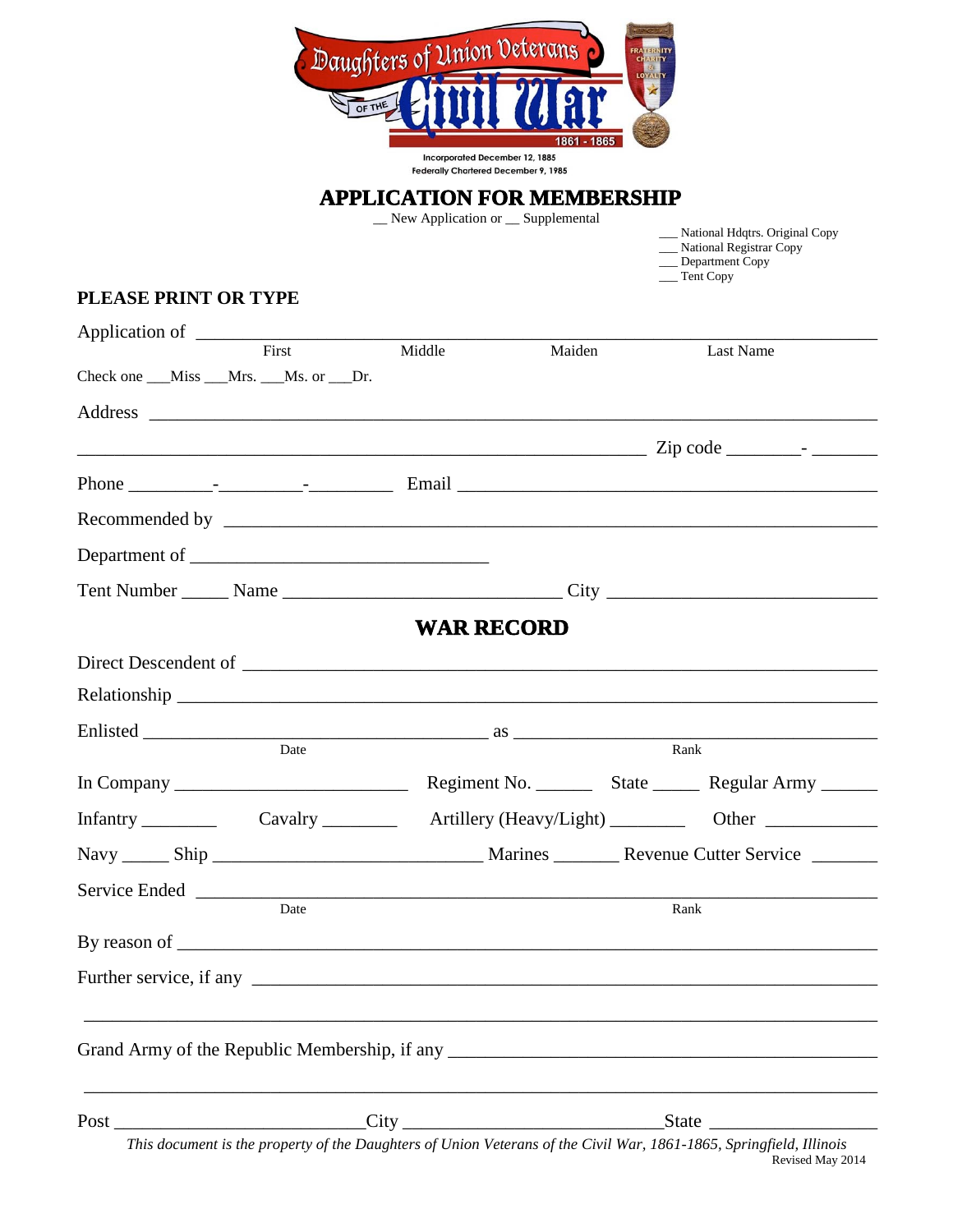PLEASE COMPLETE

Give all dates per example, i.e. 03 Jun 2014. Include wife/wives' maiden name(s).

|                            |      | DATE | <b>LOCATION &amp; STATE</b> |
|----------------------------|------|------|-----------------------------|
|                            |      |      |                             |
|                            |      |      |                             |
|                            |      |      |                             |
|                            |      |      |                             |
| Documentation:             |      |      |                             |
|                            |      |      |                             |
|                            |      |      |                             |
|                            |      |      |                             |
|                            |      |      |                             |
|                            |      |      |                             |
|                            |      |      |                             |
|                            |      |      |                             |
|                            |      |      |                             |
|                            |      |      |                             |
|                            |      |      |                             |
|                            |      |      |                             |
|                            |      |      |                             |
|                            |      |      |                             |
|                            |      |      |                             |
|                            |      |      |                             |
|                            |      |      |                             |
|                            |      |      |                             |
|                            |      |      |                             |
|                            |      |      |                             |
|                            |      |      |                             |
|                            |      |      |                             |
|                            |      |      |                             |
| (5) 2nd G-granddaughter of | born |      |                             |
|                            |      |      |                             |
|                            |      |      |                             |
|                            |      |      |                             |
|                            |      |      |                             |
| Documentation:             |      |      |                             |
|                            |      |      |                             |
|                            |      |      |                             |
|                            |      |      |                             |
|                            |      |      |                             |
|                            |      |      |                             |
|                            |      |      |                             |
| Documentation:             |      |      |                             |

This document is the property of the Daughters of Union Veterans of the Civil War, 1861-1865, Springfield, Illinois Revised May 2014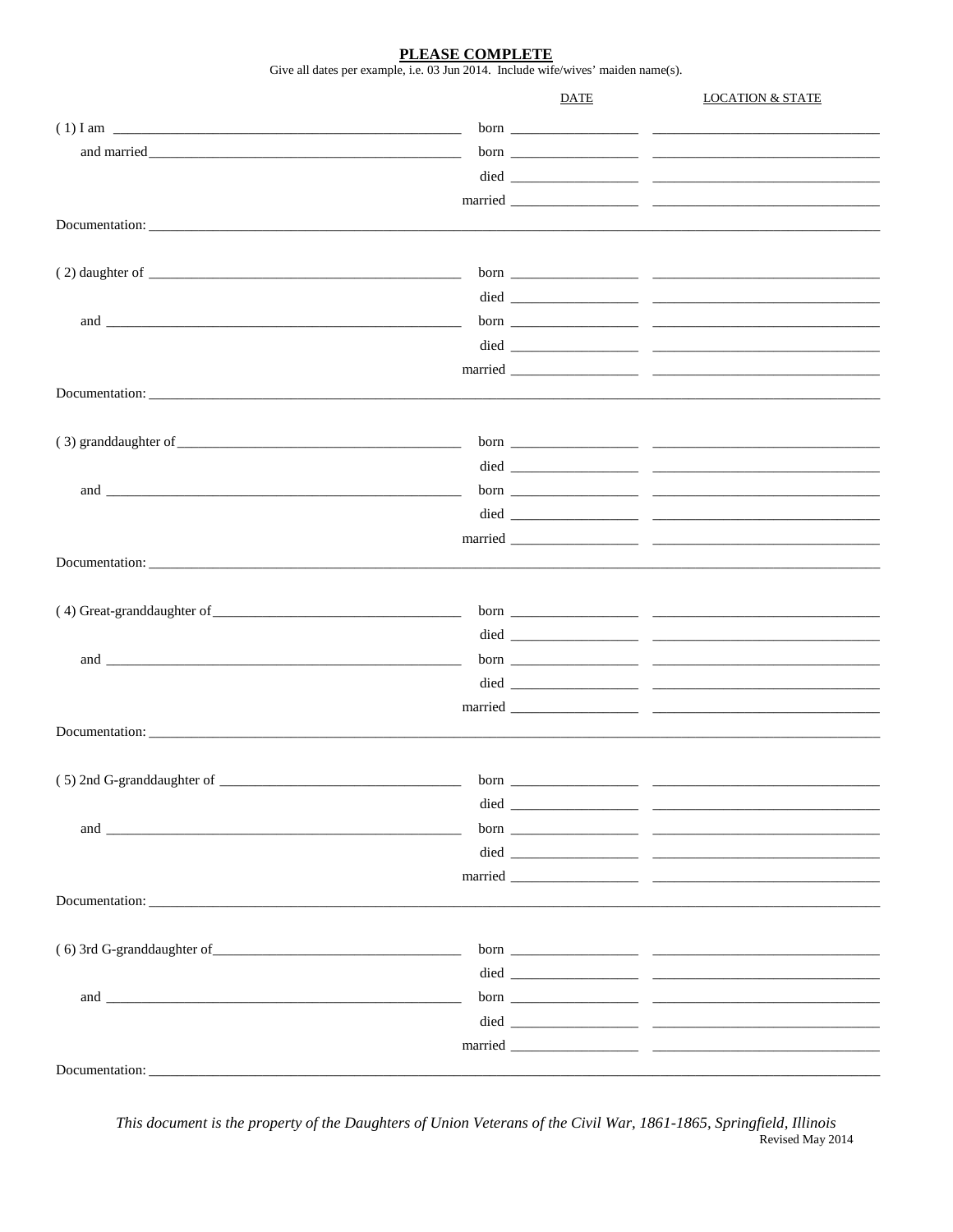**DATE** 

**LOCATION & STATE** 

| and the contract of the contract of the contract of the contract of the contract of the contract of the contract of the contract of the contract of the contract of the contract of the contract of the contract of the contra |                            |      |
|--------------------------------------------------------------------------------------------------------------------------------------------------------------------------------------------------------------------------------|----------------------------|------|
|                                                                                                                                                                                                                                |                            |      |
|                                                                                                                                                                                                                                |                            |      |
|                                                                                                                                                                                                                                | Documentation:             |      |
|                                                                                                                                                                                                                                |                            |      |
|                                                                                                                                                                                                                                |                            |      |
|                                                                                                                                                                                                                                |                            |      |
|                                                                                                                                                                                                                                |                            |      |
|                                                                                                                                                                                                                                |                            |      |
|                                                                                                                                                                                                                                |                            |      |
|                                                                                                                                                                                                                                |                            |      |
|                                                                                                                                                                                                                                |                            |      |
|                                                                                                                                                                                                                                |                            |      |
|                                                                                                                                                                                                                                |                            |      |
|                                                                                                                                                                                                                                |                            |      |
|                                                                                                                                                                                                                                |                            |      |
|                                                                                                                                                                                                                                |                            |      |
| Documentation:                                                                                                                                                                                                                 |                            |      |
|                                                                                                                                                                                                                                |                            |      |
|                                                                                                                                                                                                                                |                            |      |
|                                                                                                                                                                                                                                |                            |      |
|                                                                                                                                                                                                                                |                            |      |
|                                                                                                                                                                                                                                |                            |      |
|                                                                                                                                                                                                                                |                            |      |
|                                                                                                                                                                                                                                | Documentation:             |      |
|                                                                                                                                                                                                                                |                            |      |
|                                                                                                                                                                                                                                | <b>Applicant Signature</b> | Date |

This document is the property of the Daughters of Union Veterans of the Civil War, 1861-1865, Springfield, Illinois Revised May 2014